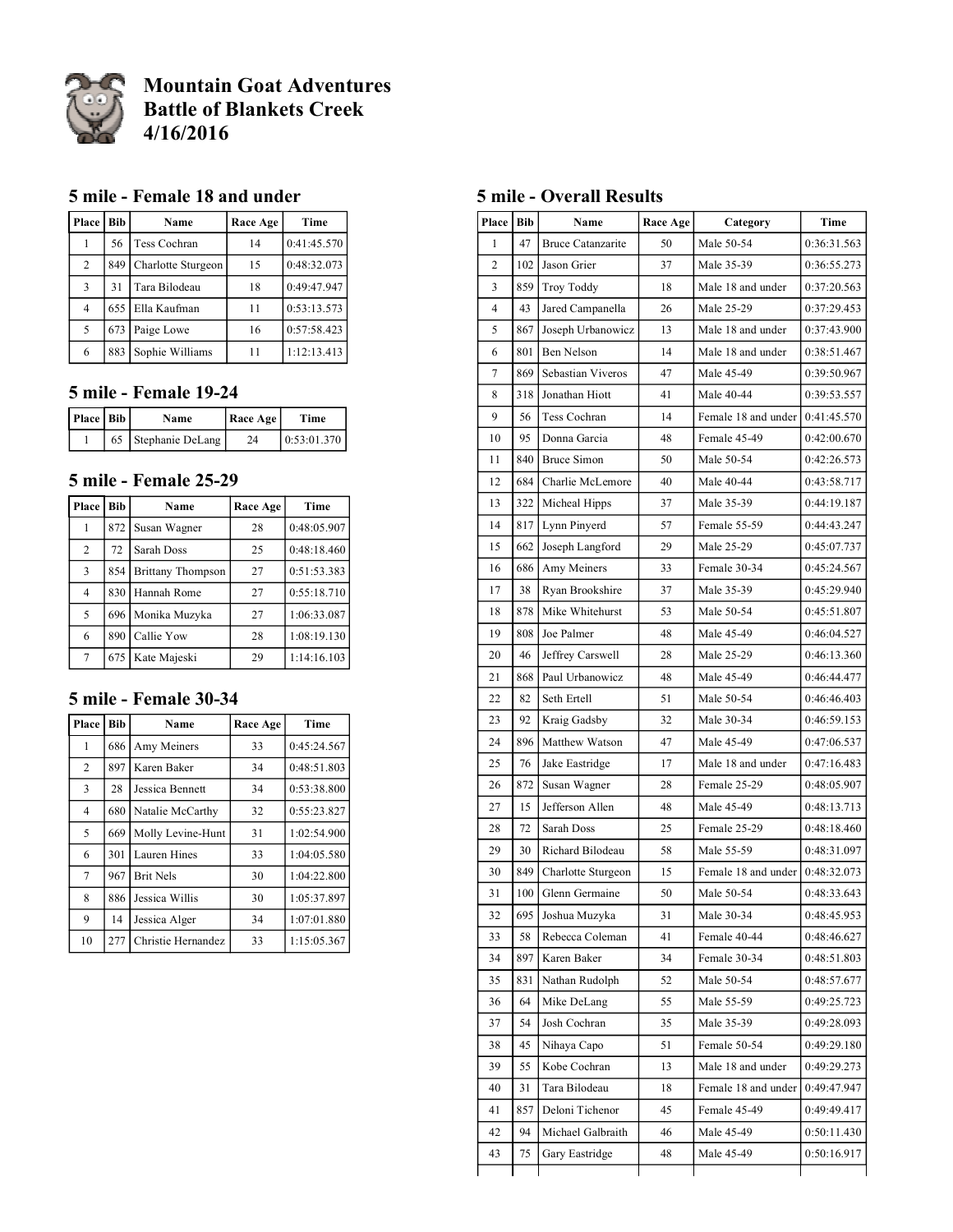#### **5 mile - Female 35-39**

| Place          | <b>Bib</b> | Name             | Race Age | Time        |
|----------------|------------|------------------|----------|-------------|
| 1              | 863        | Jill Twyman      | 38       | 0:53:17.560 |
| $\overline{2}$ | 862        | Ramie Tucker     | 38       | 0:54:18.277 |
| $\overline{3}$ | 887        | Terra Woods      | 36       | 0:57:21.047 |
| 4              | 698        | Kandice Nadeau   | 35       | 0:59:20.580 |
| 5              | 24         | Bethany Beaudrie | 35       | 1:01:41.763 |
| 6              | 827        | Laura Rich       | 38       | 1:02:45.203 |
| 7              | 670        | Charlene Lewis   | 38       | 1:03:07.643 |
| 8              | 861        | Tara Tucci       | 35       | 1:05:05.783 |
| 9              | 825        | Melissa Reedy    | 37       | 1:31:57.927 |

## **5 mile - Female 40-44**

| Place | <b>Bib</b> | Name             | Race Age | Time        |
|-------|------------|------------------|----------|-------------|
| 1     | 58         | Rebecca Coleman  | 41       | 0:48:46.627 |
| 2     | 389        | Ronda Howard     | 43       | 0:51:04.330 |
| 3     | 59         | Julie Collins    | 43       | 0:52:52.170 |
| 4     | 656        | Heather Kaufman  | 42       | 0:53:40.527 |
| 5     | 667        | Katherine Leeth  | 42       | 0:57:06.707 |
| 6     | 16         | Jennifer Allen   | 44       | 0:59:40.650 |
| 7     | 816        | Amanda Pingley   | 41       | 0:59:41.810 |
| 8     | 283        | <b>Eve Hicks</b> | 41       | 1:00:27.893 |
| 9     | 870        | Tanya Volpi      | 41       | 1:02:41.900 |
| 10    | 60         | Lara Coppola     | 42       | 1:04:58.507 |
| 11    | 20         | Amanda Baluch    | 41       | 1:05:02.463 |
| 12    | 665        | Carolyn Lawrence | 40       | 1:08:25.247 |
| 13    | 893        | Renee Lowe       | 41       | 1:15:36.377 |
| 14    | 807        | Stephanie Ray    | 43       | 1:53:13.020 |

# **5 mile - Female 45-49**

| Place          | <b>Bib</b> | Name                 | Race Age | Time        |
|----------------|------------|----------------------|----------|-------------|
| 1              | 95         | Donna Garcia         | 48       | 0:42:00.670 |
| $\overline{2}$ | 857        | Deloni Tichenor      | 45       | 0:49:49.417 |
| 3              | 674        | Tina Lowe            | 47       | 0:58:00.127 |
| $\overline{4}$ | 821        | Suzanne Rapp         | 47       | 0:58:08.510 |
| 5              | 68         | Amy Dickson          | 48       | 1:00:01.947 |
| 6              | 865        | Elisa Unger          | 44       | 1:03:30.880 |
| 7              | 21         | Jami Bassett         | 45       | 1:04:25.140 |
| 8              | 884        | Stephanie Williams   | 45       | 1:09:34.823 |
| 9              | 814        | Chloe Pearse         | 45       | 1:18:05.120 |
| 10             | 819        | <b>Trudy Propson</b> | 47       | 1:32:00.243 |

## **5 mile - Female 50-54**

| Place   Bib    |     | Name                | Race Age | Time        |
|----------------|-----|---------------------|----------|-------------|
|                | 45  | Nihaya Capo         | 51       | 0:49:29.180 |
| $\mathfrak{D}$ | 17  | <b>Beth Amacher</b> | 51       | 0:54:49.550 |
| 3              |     | 316 Leah Hinnefeld  | 51       | 0:56:13.250 |
| $\overline{4}$ | 838 | Lynn Silvers        | 52       | 1:09:35.817 |
| 5              | 832 | Shana Savage        | 54       | 1:14:11.743 |
| 6              | 91  | Siglinde Fulton     | 51       | 1:20:15.307 |

| Place | Bib | Name                     | Race Age | Category                          |             |
|-------|-----|--------------------------|----------|-----------------------------------|-------------|
| 44    | 37  | Jon Bright               | 25       | Male 25-29                        | 0:50:39.853 |
| 45    | 389 | Ronda Howard             | 43       | Female 40-44                      | 0:51:04.330 |
| 46    | 854 | <b>Brittany Thompson</b> | 27       | Female 25-29                      | 0:51:53.383 |
| 47    | 654 | Dan Kaufman              | 45       | Male 45-49                        | 0:52:33.137 |
| 48    | 657 | Logan Kaufman            | 11       | Male 18 and under                 | 0:52:33.680 |
| 49    | 59  | Julie Collins            | 43       | Female 40-44                      | 0:52:52.170 |
| 50    | 256 | Mike Helenbrook          | 46       | Male 45-49                        | 0:52:52.243 |
| 51    | 65  | Stephanie DeLang         | 24       | Female 19-24                      | 0:53:01.370 |
| 52    | 858 | David Tinsley            | 67       | Male 65-69                        | 0:53:07.490 |
| 53    | 204 | Ernie Harris             | 60       | Male 60-64                        | 0:53:12.077 |
| 54    | 107 | T Kent Hammond           | 57       | Male 55-59                        | 0:53:12.133 |
| 55    | 655 | Ella Kaufman             | 11       | Female 18 and under   0:53:13.573 |             |
| 56    | 863 | Jill Twyman              | 38       | Female 35-39                      | 0:53:17.560 |
| 57    | 28  | Jessica Bennett          | 34       | Female 30-34                      | 0:53:38.800 |
| 58    | 809 | Reid Parker              | 46       | Male 45-49                        | 0:53:38.967 |
| 59    | 656 | Heather Kaufman          | 42       | Female 40-44                      | 0:53:40.527 |
| 60    | 862 | Ramie Tucker             | 38       | Female 35-39                      | 0:54:18.277 |
| 61    | 17  | <b>Beth Amacher</b>      | 51       | Female 50-54                      | 0:54:49.550 |
| 62    | 90  | <b>Bob Frost</b>         | 54       | Male 50-54                        | 0:55:12.473 |
| 63    | 33  | Brian Boham              | 62       | Male 60-64                        | 0:55:15.367 |
| 64    | 666 | <b>Bill Leahy</b>        | 56       | Male 55-59                        | 0:55:16.553 |
| 65    | 830 | Hannah Rome              | 27       | Female 25-29                      | 0:55:18.710 |
| 66    | 842 | Jeff Smith               | 54       | Male 50-54                        | 0:55:19.570 |
| 67    | 680 | Natalie McCarthy         | 32       | Female 30-34                      | 0:55:23.827 |
| 68    | 853 | Stephen Thomas           | 54       | Male 50-54                        | 0:55:44.460 |
| 69    | 70  | Carl DiSalvo             | 45       | Male 45-49                        | 0:55:50.837 |
| 70    | 316 | Leah Hinnefeld           | 51       | Female 50-54                      | 0:56:13.250 |
| 71    | 681 | Sean McCarthy            | 34       | Male 30-34                        | 0:56:21.733 |
| 72    | 667 | Katherine Leeth          | 42       | Female 40-44                      | 0:57:06.707 |
| 73    | 887 | Terra Woods              | 36       | Female 35-39                      | 0:57:21.047 |
| 74    | 673 | Paige Lowe               | 16       | Female 18 and under               | 0:57:58.423 |
| 75    | 674 | Tina Lowe                | 47       | Female 45-49                      | 0:58:00.127 |
| 76    | 821 | Suzanne Rapp             | 47       | Female 45-49                      | 0:58:08.510 |
| 77    | 847 | Matthew Strauts          | 47       | Male 45-49                        | 0:58:39.913 |
| 78    | 660 | David King               | 53       | Male 50-54                        | 0:58:54.467 |
| 79    | 698 | Kandice Nadeau           | 35       | Female 35-39                      | 0:59:20.580 |
| 80    | 44  | Carlos Capo              | 60       | Male 60-64                        | 0:59:37.653 |
| 81    | 16  | Jennifer Allen           | 44       | Female 40-44                      | 0:59:40.650 |
| 82    | 816 | Amanda Pingley           | 41       | Female 40-44                      | 0:59:41.810 |
| 83    | 68  | Amy Dickson              | 48       | Female 45-49                      | 1:00:01.947 |
| 84    | 283 | Eve Hicks                | 41       | Female 40-44                      | 1:00:27.893 |
| 85    | 891 | Susan Yow                | 58       | Female 55-59                      | 1:01:26.317 |
| 86    | 25  | Rich Beaudrie            | 40       | Male 40-44                        | 1:01:26.903 |
| 87    | 24  | Bethany Beaudrie         | 35       | Female 35-39                      | 1:01:41.763 |
| 88    | 300 | Bill Highsmith           | 71       | Male $70+$                        | 1:02:17.110 |
| 89    | 870 | Tanya Volpi              | 41       | Female 40-44                      | 1:02:41.900 |
| 90    | 827 | Laura Rich               | 38       | Female 35-39                      | 1:02:45.203 |
| 91    | 574 | Julie A Jackson          | 57       | Female 55-59                      | 1:02:53.960 |
| 92    | 669 | Molly Levine-Hunt        | 31       | Female 30-34                      | 1:02:54.900 |
| 93    | 670 | Charlene Lewis           | 38       | Female 35-39                      | 1:03:07.643 |
| 94    | 865 | Elisa Unger              | 44       | Female 45-49                      | 1:03:30.880 |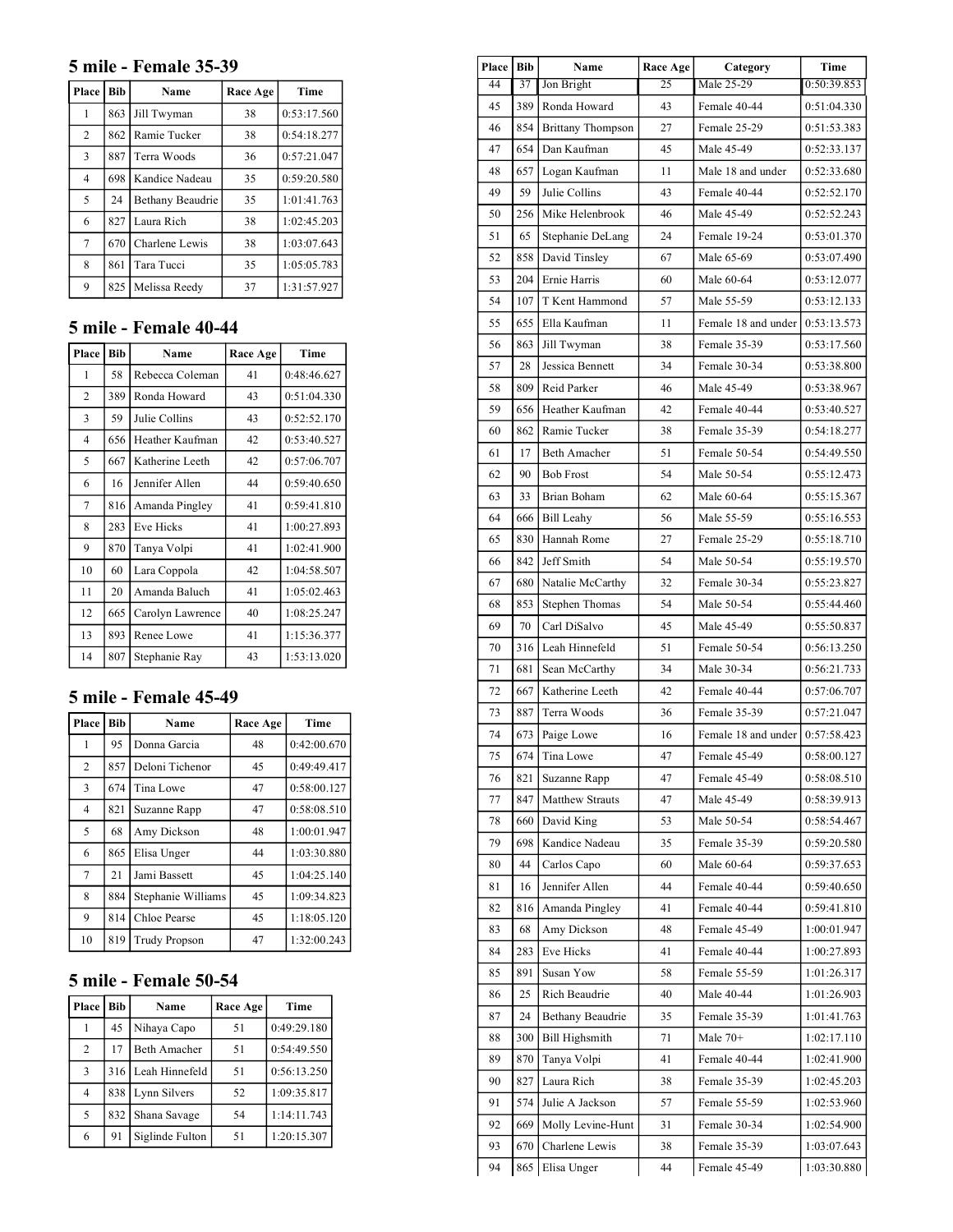#### **5 mile - Female 55-59**

| Place   Bib |    | Name                | Race Age | Time        |
|-------------|----|---------------------|----------|-------------|
|             |    | 817 Lynn Pinyerd    | 57       | 0:44:43.247 |
| 2           |    | 891 Susan Yow       | 58       | 1:01:26.317 |
| 3           |    | 574 Julie A Jackson | 57       | 1:02:53.960 |
|             | 29 | Vicki Bertram       | 56       | 1:21:52.253 |

### **5 mile - Female 60-64**

| Place   Bib | Name          | Race Age | Time        |
|-------------|---------------|----------|-------------|
|             | 678 Karen May |          | 1:25:56.907 |

# **5 mile - Female 65-69**

| Place   Bib | Name                  | Race Age | Time        |
|-------------|-----------------------|----------|-------------|
|             | 211 Carolyn Hasbrouck | 66       | 1:19:06.170 |

## **5 mile - Male 18 and under**

| <b>Place</b> l | Bib | Name                 | Race Age | Time        |
|----------------|-----|----------------------|----------|-------------|
|                | 859 | Troy Toddy           | 18       | 0:37:20.563 |
| $\overline{c}$ | 867 | Joseph Urbanowicz    | 13       | 0:37:43.900 |
| 3              | 801 | Ben Nelson           | 14       | 0:38:51.467 |
| 4              | 76  | Jake Eastridge       | 17       | 0:47:16.483 |
| 5              | 55  | Kobe Cochran         | 13       | 0:49:29.273 |
| 6              | 657 | Logan Kaufman        | 11       | 0:52:33.680 |
| $\tau$         | 22  | <b>Tyler Bassett</b> | 13       | 1:04:34.710 |

#### **5 mile - Male 19-24**

| Place   Bib | Name                 | Race Age | Time        |
|-------------|----------------------|----------|-------------|
|             | 881 Clayton Williams |          | 1:11:51.053 |

## **5 mile - Male 25-29**

| <b>Place</b> l | Bib | Name             | Race Age | Time        |
|----------------|-----|------------------|----------|-------------|
|                | 43  | Jared Campanella | 26       | 0:37:29.453 |
| $\overline{c}$ | 662 | Joseph Langford  | 29       | 0:45:07.737 |
| 3              | 46  | Jeffrey Carswell | 28       | 0:46:13.360 |
| 4              | 37  | Jon Bright       | 25       | 0:50:39.853 |
| 5              |     | 812 Ritesh Patel | 29       | 1:04:06.253 |

## **5 mile - Male 30-34**

| <b>Place</b> | Bib | Name                | Race Age | Time        |
|--------------|-----|---------------------|----------|-------------|
|              | 92  | Kraig Gadsby        | 32       | 0:46:59.153 |
| 2            |     | 695   Joshua Muzyka | 31       | 0:48:45.953 |
| 3            | 681 | Sean McCarthy       | 34       | 0:56:21.733 |
| 4            | 653 | Ryan Kasper         | 34       | 1:11:07.110 |

| Place   Bib |     | Name                 | Race Age | Category            | Time        |
|-------------|-----|----------------------|----------|---------------------|-------------|
| 95          | 301 | Lauren Hines         | 33       | Female 30-34        | 1:04:05.580 |
| 96          | 812 | <b>Ritesh Patel</b>  | 29       | Male 25-29          | 1:04:06.253 |
| 97          | 967 | <b>Brit Nels</b>     | 30       | Female 30-34        | 1:04:22.800 |
| 98          | 21  | Jami Bassett         | 45       | Female 45-49        | 1:04:25.140 |
| 99          | 22  | <b>Tyler Bassett</b> | 13       | Male 18 and under   | 1:04:34.710 |
| 100         | 60  | Lara Coppola         | 42       | Female 40-44        | 1:04:58.507 |
| 101         | 20  | Amanda Baluch        | 41       | Female 40-44        | 1:05:02.463 |
| 102         | 861 | Tara Tucci           | 35       | Female 35-39        | 1:05:05.783 |
| 103         | 866 | Raymond Unger        | 47       | Male 45-49          | 1:05:20.493 |
| 104         | 886 | Jessica Willis       | 30       | Female 30-34        | 1:05:37.897 |
| 105         | 828 | Charles Richardson   | 59       | Male 55-59          | 1:06:07.957 |
| 106         | 696 | Monika Muzyka        | 27       | Female 25-29        | 1:06:33.087 |
| 107         | 14  | Jessica Alger        | 34       | Female 30-34        | 1:07:01.880 |
| 108         | 890 | Callie Yow           | 28       | Female 25-29        | 1:08:19.130 |
| 109         | 665 | Carolyn Lawrence     | 40       | Female 40-44        | 1:08:25.247 |
| 110         | 856 | Daniel Thornton      | 65       | Male 65-69          | 1:09:20.407 |
| 111         | 884 | Stephanie Williams   | 45       | Female 45-49        | 1:09:34.823 |
| 112         | 838 | Lynn Silvers         | 52       | Female 50-54        | 1:09:35.817 |
| 113         | 653 | Ryan Kasper          | 34       | Male 30-34          | 1:11:07.110 |
| 114         | 881 | Clayton Williams     | 23       | Male 19-24          | 1:11:51.053 |
| 115         | 882 | Sean Williams        | 49       | Male 45-49          | 1:11:52.200 |
| 116         | 883 | Sophie Williams      | 11       | Female 18 and under | 1:12:13.413 |
| 117         | 877 | Carl Wells           | 53       | Male 50-54          | 1:13:44.277 |
| 118         | 832 | Shana Savage         | 54       | Female 50-54        | 1:14:11.743 |
| 119         | 675 | Kate Majeski         | 29       | Female 25-29        | 1:14:16.103 |
| 120         | 277 | Christie Hernandez   | 33       | Female 30-34        | 1:15:05.367 |
| 121         | 67  | Clayton Denton       | 37       | Male 35-39          | 1:15:05.573 |
| 122         | 893 | Renee Lowe           | 41       | Female 40-44        | 1:15:36.377 |
| 123         | 648 | David Johnson        | 51       | Male 50-54          | 1:17:16.743 |
| 124         | 814 | Chloe Pearse         | 45       | Female 45-49        | 1:18:05.120 |
| 125         | 211 | Carolyn Hasbrouck    | 66       | Female 65-69        | 1:19:06.170 |
| 126         | 91  | Siglinde Fulton      | 51       | Female 50-54        | 1:20:15.307 |
| 127         | 29  | Vicki Bertram        | 56       | Female 55-59        | 1:21:52.253 |
| 128         | 810 | Rob Parr             | 52       | Male 50-54          | 1:25:22.690 |
| 129         | 678 | Karen May            | 62       | Female 60-64        | 1:25:56.907 |
| 130         | 825 | Melissa Reedy        | 37       | Female 35-39        | 1:31:57.927 |
| 131         | 826 | Shawn Reedy          | 38       | Male 35-39          | 1:31:58.303 |
| 132         | 819 | Trudy Propson        | 47       | Female 45-49        | 1:32:00.243 |
| 133         | 807 | Stephanie Ray        | 43       | Female 40-44        | 1:53:13.020 |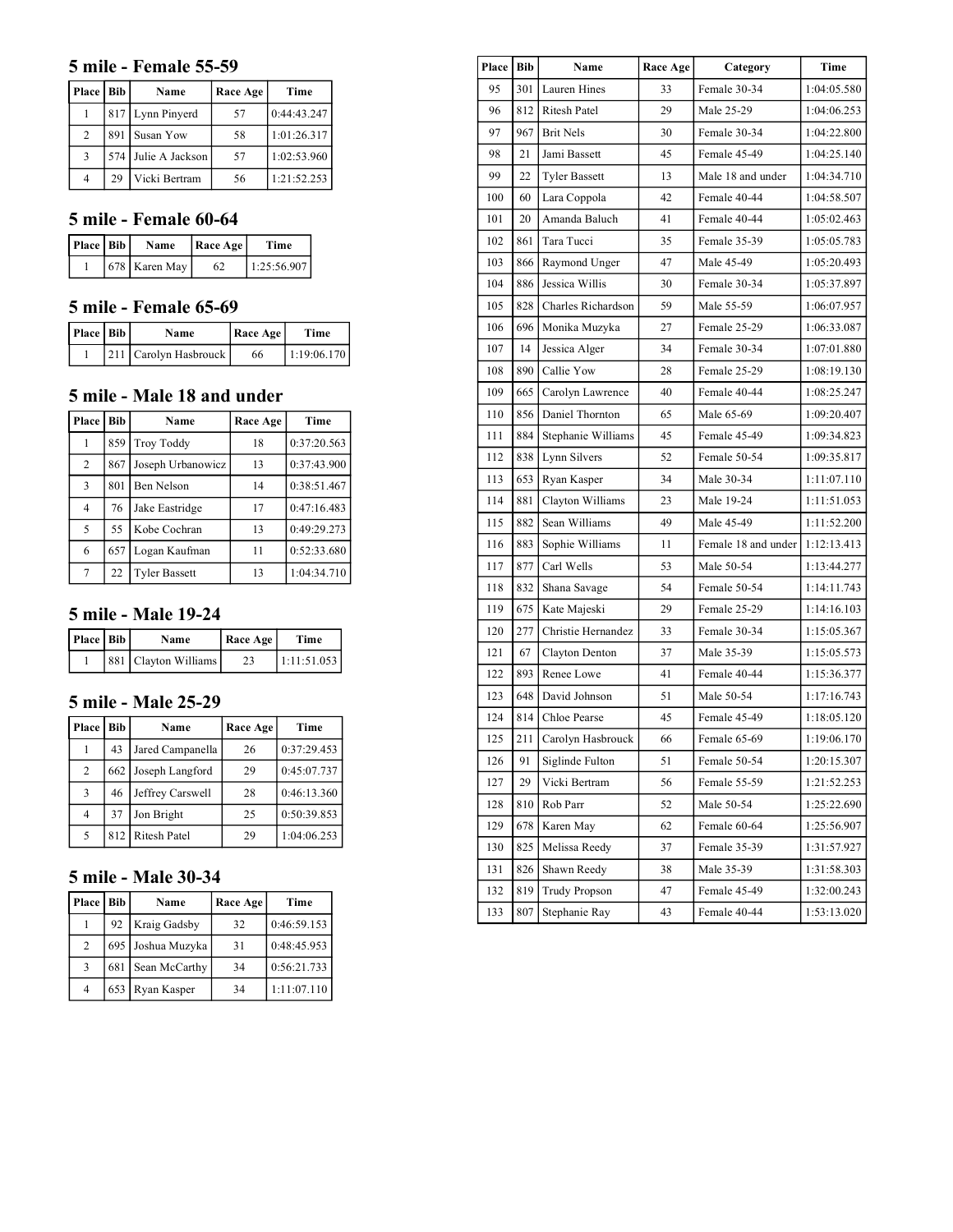### **5 mile - Male 35-39**

| Place | Bib | Name            | Race Age | Time        |
|-------|-----|-----------------|----------|-------------|
|       | 102 | Jason Grier     | 37       | 0:36:55.273 |
| 2     | 322 | Micheal Hipps   | 37       | 0:44:19.187 |
| 3     | 38  | Ryan Brookshire | 37       | 0:45:29.940 |
| 4     | 54  | Josh Cochran    | 35       | 0:49:28.093 |
| 5     | 67  | Clayton Denton  | 37       | 1:15:05.573 |
| 6     | 826 | Shawn Reedy     | 38       | 1:31:58.303 |

### **5 mile - Male 40-44**

| Place   Bib    |    | Name                 | Race Age | Time        |
|----------------|----|----------------------|----------|-------------|
|                |    | 318 Jonathan Hiott   | 41       | 0:39:53.557 |
| $\mathfrak{D}$ |    | 684 Charlie McLemore | 40       | 0:43:58.717 |
|                | 25 | Rich Beaudrie        | 40       | 1:01:26.903 |

### **5 mile - Male 45-49**

| Place          | <b>Bib</b> | Name              | Race Age | Time        |
|----------------|------------|-------------------|----------|-------------|
| 1              | 869        | Sebastian Viveros | 47       | 0:39:50.967 |
| $\overline{2}$ | 808        | Joe Palmer        | 48       | 0:46:04.527 |
| 3              | 868        | Paul Urbanowicz   | 48       | 0:46:44.477 |
| $\overline{4}$ | 896        | Matthew Watson    | 47       | 0:47:06.537 |
| 5              | 15         | Jefferson Allen   | 48       | 0:48:13.713 |
| 6              | 94         | Michael Galbraith | 46       | 0:50:11.430 |
| 7              | 75         | Gary Eastridge    | 48       | 0:50:16.917 |
| 8              | 654        | Dan Kaufman       | 45       | 0:52:33.137 |
| 9              | 256        | Mike Helenbrook   | 46       | 0:52:52.243 |
| 10             | 809        | Reid Parker       | 46       | 0:53:38.967 |
| 11             | 70         | Carl DiSalvo      | 45       | 0:55:50.837 |
| 12             | 847        | Matthew Strauts   | 47       | 0:58:39.913 |
| 13             | 866        | Raymond Unger     | 47       | 1:05:20.493 |
| 14             | 882        | Sean Williams     | 49       | 1:11:52.200 |

#### **5 mile - Male 50-54**

| Place          | <b>Bib</b> | Name                     | Race Age | Time        |
|----------------|------------|--------------------------|----------|-------------|
| 1              | 47         | <b>Bruce Catanzarite</b> | 50       | 0:36:31.563 |
| $\overline{2}$ | 840        | <b>Bruce Simon</b>       | 50       | 0:42:26.573 |
| 3              | 878        | Mike Whitehurst          | 53       | 0:45:51.807 |
| $\overline{4}$ | 82         | Seth Ertell              | 51       | 0:46:46.403 |
| 5              | 100        | Glenn Germaine           | 50       | 0:48:33.643 |
| 6              | 831        | Nathan Rudolph           | 52       | 0:48:57.677 |
| 7              | 90         | <b>Bob Frost</b>         | 54       | 0:55:12.473 |
| 8              | 842        | Jeff Smith               | 54       | 0:55:19.570 |
| 9              | 853        | <b>Stephen Thomas</b>    | 54       | 0:55:44.460 |
| 10             | 660        | David King               | 53       | 0:58:54.467 |
| 11             | 877        | Carl Wells               | 53       | 1:13:44.277 |
| 12             | 648        | David Johnson            | 51       | 1:17:16.743 |
| 13             | 810        | Rob Parr                 | 52       | 1:25:22.690 |